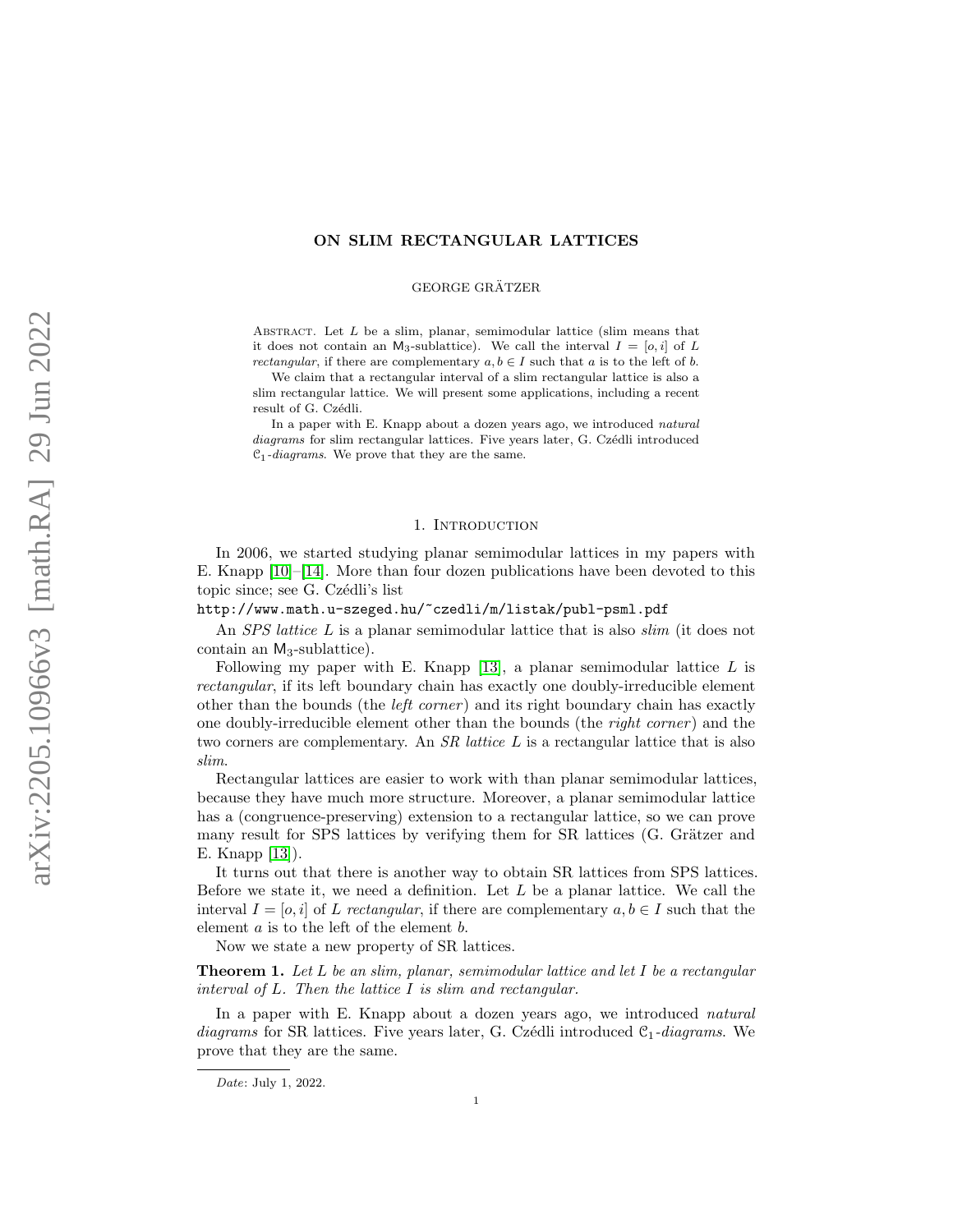#### $\,$  G. GRÄTZER  $\,$  G. GRÄTZER  $\,$

We will present some applications, including a recent result of G. Czédli [\[4\]](#page-8-3).

For the background of this topic and its applications outside lattice theory, see Section 1.2 of G. Czédli and G. Grätzer [\[5\]](#page-8-4).

## Statements and declarations.

Data availability statement. Data sharing is not applicable to this article as no datasets were generated or analysed during the current study.

Competing interests. Not applicable as there are no interests to report.

Basic concepts and notation. The basic concepts and notation not defined in this note are freely available in Part I of the book [\[7\]](#page-8-5), see [arXiv:2104.06539](http://arxiv.org/abs/2104.06539)

We will reference it as CFL2.

## 2. Fork extensions

We discuss in Section 4.3 of CFL2 a result of G. Czédli and E. T. Schmidt [\[6\]](#page-8-6): for an SPS lattice  $L$  and covering square  $C$  in  $L$ , we can *insert* a fork in  $L$  at  $C$ to obtain the lattice extension  $L[C]$ , which is also an SPS lattice, see Figure [1.](#page-1-0) In this figure, the elements of the covering square  $C$  are grey filled, the elements of the fork are black filled. The third and fourth diagrams represent the same lattice, De gustibus non est disputandum.



<span id="page-1-0"></span>FIGURE 1. Inserting a fork into  $L$  at  $C$ 

As illustrated by Figure [2,](#page-2-0) we can sometimes *delete* a fork. Let L be an SPS lattice and let S be a covering  $S_7$  in L, with middle element m, left corner a and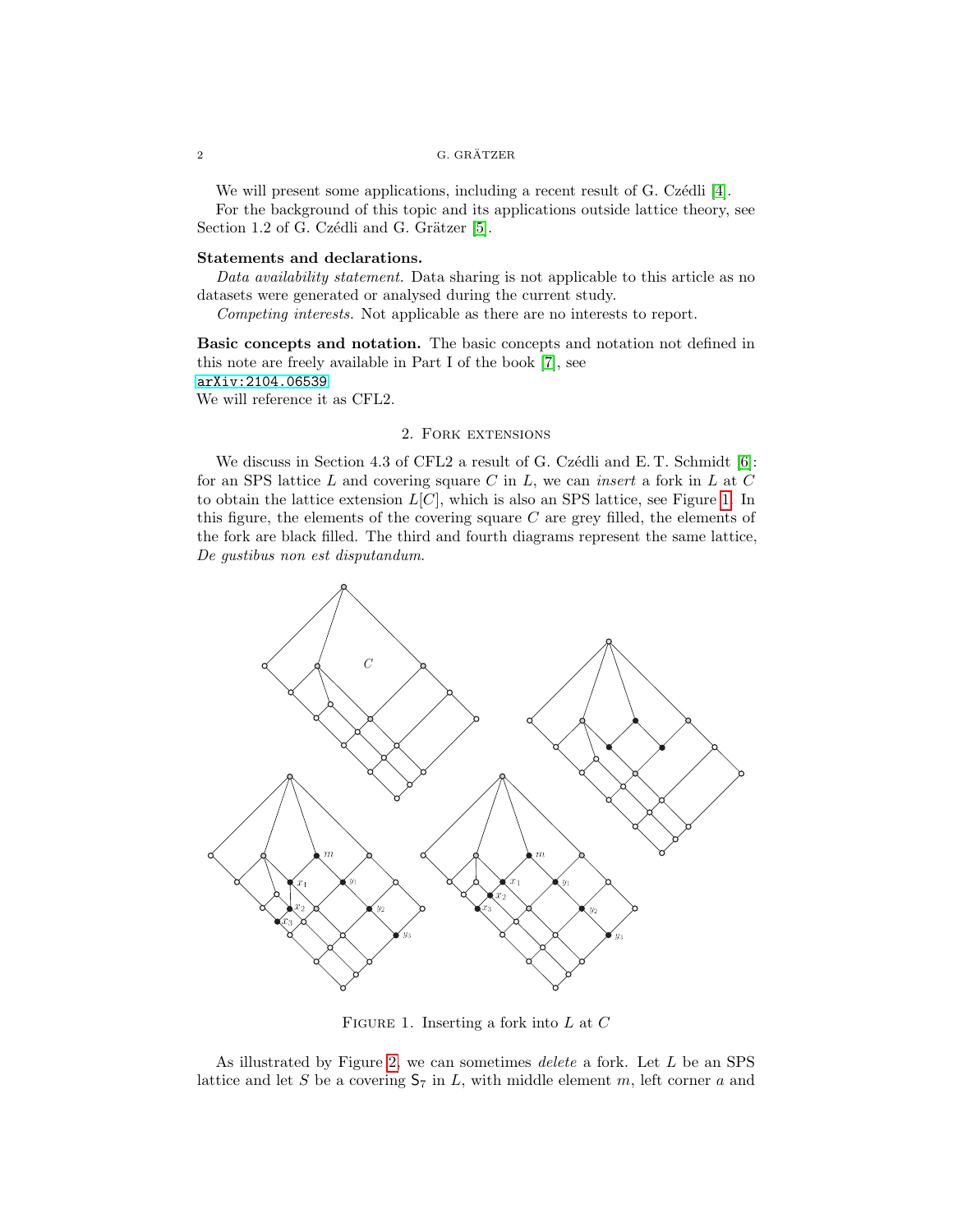ON SLIM RECTANGULAR LATTICES  $\hspace{2cm} 3$ 



<span id="page-2-0"></span>Figure 2. Deleting a fork

right corner b. Let us assume that the top element  $t$  of  $S$  is minimal, that is, there is no S' a covering  $S_7$  with top element t' that is smaller: that is,  $t' < t$ .

<span id="page-2-2"></span>**Lemma 2** (G. Czédli and E. T. Schmidt  $[6]$ ). Let L be an SR lattice and let

 $S = \{o, m \wedge a, m \wedge b, a, b, m, t\}$ 

be a minimal covering  $S_7$  in L. Then L has a sublattice  $L^-$  with a covering square

$$
C = S - \{m, m \wedge a, m \wedge b\} = \{o, a, b, t\}
$$

such that  $L = L^{-}[C]$ . In other words, we can delete the fork in S and the lattice  $L^{-}$ is the lattice L with the fork deleted.

The structure of SR lattices is described as follows, see G. Czédli and E.T. Schmidt [\[6\]](#page-8-6).

<span id="page-2-1"></span>**Theorem 3** (Structure Theorem). A slim rectangular lattice K can be obtained from a grid G by inserting forks (n-times).

We thus associate a natural number  $n$  with an SR lattice  $K$ ; we call it the rank of  $K$ , and denote it by  $Rank(K)$ . It is easy to see that the  $Rank(K)$  is well defined.

There is a stronger version of Theorem [3,](#page-2-1) implicit in G. Czédli and E. T. Schmidt  $[6]$ . We present it with a short proof.

Theorem 4 (Structure Theorem, Strong Version). For every slim rectangular lattice K, there is a grid G, a natural number  $n = Rank(K)$ , and sequences

(1) 
$$
G = K_1, K_2, \dots, K_{n-1}, K_n = K
$$

of slim rectangular lattices and

$$
(2) \ \ C_1 = \{o_1, c_1, d_1, i_1\}, C_2 = \{o_2, c_2, d_2, i_2\}, \dots, C_{n-1} = \{o_{n-1}, c_{n-1}, d_{n-1}, i_{n-1}\}\
$$

of 4-cells in the appropriate lattices such that

(3) 
$$
G = K_1, K_1[C_1] = K_2, \dots, K_{n-1}[C_{n-1}] = K_n = K
$$

and the principal ideals  $\downarrow c_{n-1}$  and  $\downarrow d_{n-1}$  are distributive.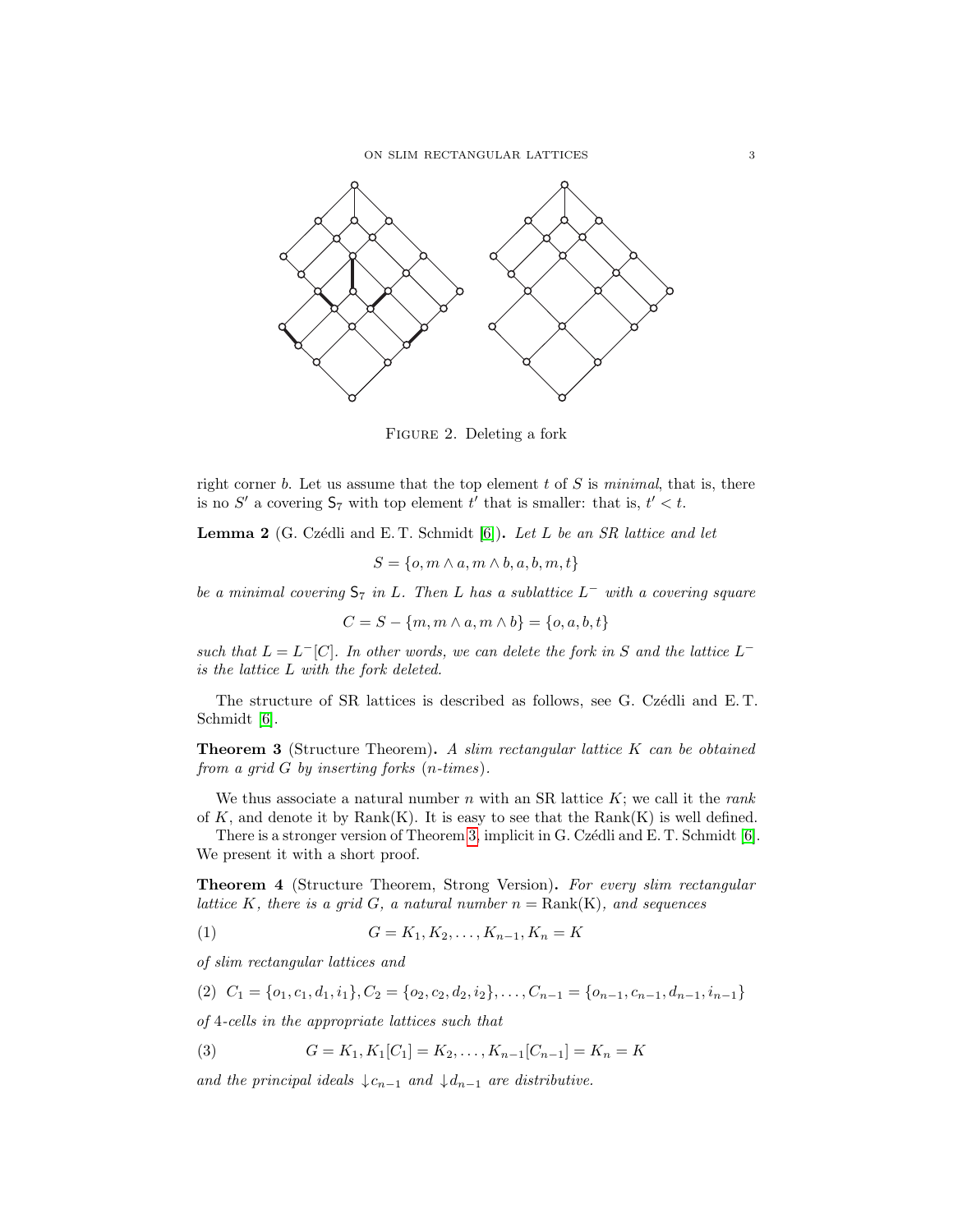#### $\,$  G. GRÄTZER  $\,$  G. GRÄTZER  $\,$

*Proof.* We prove by induction on n. If  $n = 0$ , then K is distributive by G. Grätzer and E. Knapp [\[13\]](#page-8-2), so the statement is trivial. Now let us assume that the statement holds for  $n-1$ . Let K be an SR lattice with n covering  $S_7$ -s. As in Lemma [2,](#page-2-2) we take S, a minimal covering  $S_7$  in K. Then we form the sublattice  $K^-$  by deleting the fork at S. So we get a covering square  $C = C_{n-1} = \{o_{n-1}, c_{n-1}, d_{n-1}, i_{n-1}\}\$ of K<sup>-</sup> such that  $K = K^{-}[C]$ . Since K<sup>-</sup> has  $n-1$  covering  $S_{7}$ -s, we get the sequence

$$
G = K_1, K_1[C_1] = K_2, \dots, K_{n-2}[C_{n-2}] = K_{n-1} = K^-,
$$

which, along with  $K = K^{-}[C]$ , prove the statement for K. The minimality of S implies that the principal ideals  $\downarrow c_{n-1}$  and  $\downarrow d_{n-1}$  are distributive.

Let us call a covering 4-cell  $C = \{o, c, d, i\}$  distributive, if he principal ideals  $\downarrow c$ and  $\downarrow d$  are distributive.

### 3. Proving Theorem [1](#page-0-0)

Theorem [1](#page-0-0) obviously holds for grids.

Otherwise, we can assume that the SR lattice K is not a grid, so  $n = \text{Rank}(K) > 1$ . Let  $K^-$  be the lattice we obtain by deleting a minimal fork in  $K^-$  at the covering square

$$
C_{n-1} = \{o_{n-1}, c_{n-1}, d_{n-1}, i_{n-1}\}.
$$

We obtain K from  $K^-$  by inserting a fork at  $C_{n-1}$ . We add the element m in the middle of  $C_{n-1}$ , and add the sequences of elements  $x_1, \ldots$  on the left going down and  $y_1, \ldots$  on the right going down as in Figure [1.](#page-1-0)

Let  $I = [o, i]_K$  be a rectangular interval in K with corners a, b, where a is to the left of b. We want to prove that I is an SR lattice. Of course, the lattice I is slim.

We induct on  $n = Rank(K)$ . There are three subcases.

Case 1. I is disjoint to  $\downarrow m$ , as illustrated in Figure [3.](#page-4-0) Then the interval I is not changed as we add the fork to  $K^-$ . By induction, I is rectangular in  $K^-$ , therefore,  $I$  is also rectangular in  $K$ .

Case 2. In Figure [4](#page-4-1) (and Figure [5\)](#page-5-0), the bold lines form the boundary of the rectangular sublattice I in  $K^-$ , the elements of  $C_{n-1}$  are grey filled, and the elements  $m, x_1, \ldots, y_1, \ldots$  are black filled. The element m is internal in I, so the element a is  $c_{n-1}$  or it is to the left of  $c_{n-1}$  and symmetrically, see Figure [4.](#page-4-1) Therefore,  $C_{n-1} = [o_{n-1}, i_{n-1}]_{K^-}$  is a covering square in  $K^-$  and we obtain the interval  $[o_{n-1}, i_{n-1}]_K$  of K by adding a fork to  $C_{n-1}$  at  $[b_{n-1}, i_{n-1}]_K$ -. A fork extension of an SR lattice is also an SR lattice, so we conclude that  $I$  is an SR lattice.

Case 3. m is not an internal element of I but some  $x_i$  or  $y_i$  is, see Figure [5,](#page-5-0) where  $y_2$  is an internal element of I. By utilizing that  $\downarrow d_{n-1}$  is distributive, we conclude that we obtain I from  $[o, i]_{K^-}$  by replacing a cover preserving  $\mathsf{C}_m \times \mathsf{C}_2$  by  $\mathsf{C}_m \times \mathsf{C}_3$ , and so I remains rectangular.

## 4. Applications of Theorem [1](#page-0-0)

The next statement follows directly from Theorem [1.](#page-0-0)

Corollary 5. Let  $L$  be an SPS lattice and let  $I$  be a rectangular interval of  $L$ . Let  $(P)$  be any property of SR lattices. Then the property  $(P)$  holds for the lattice I.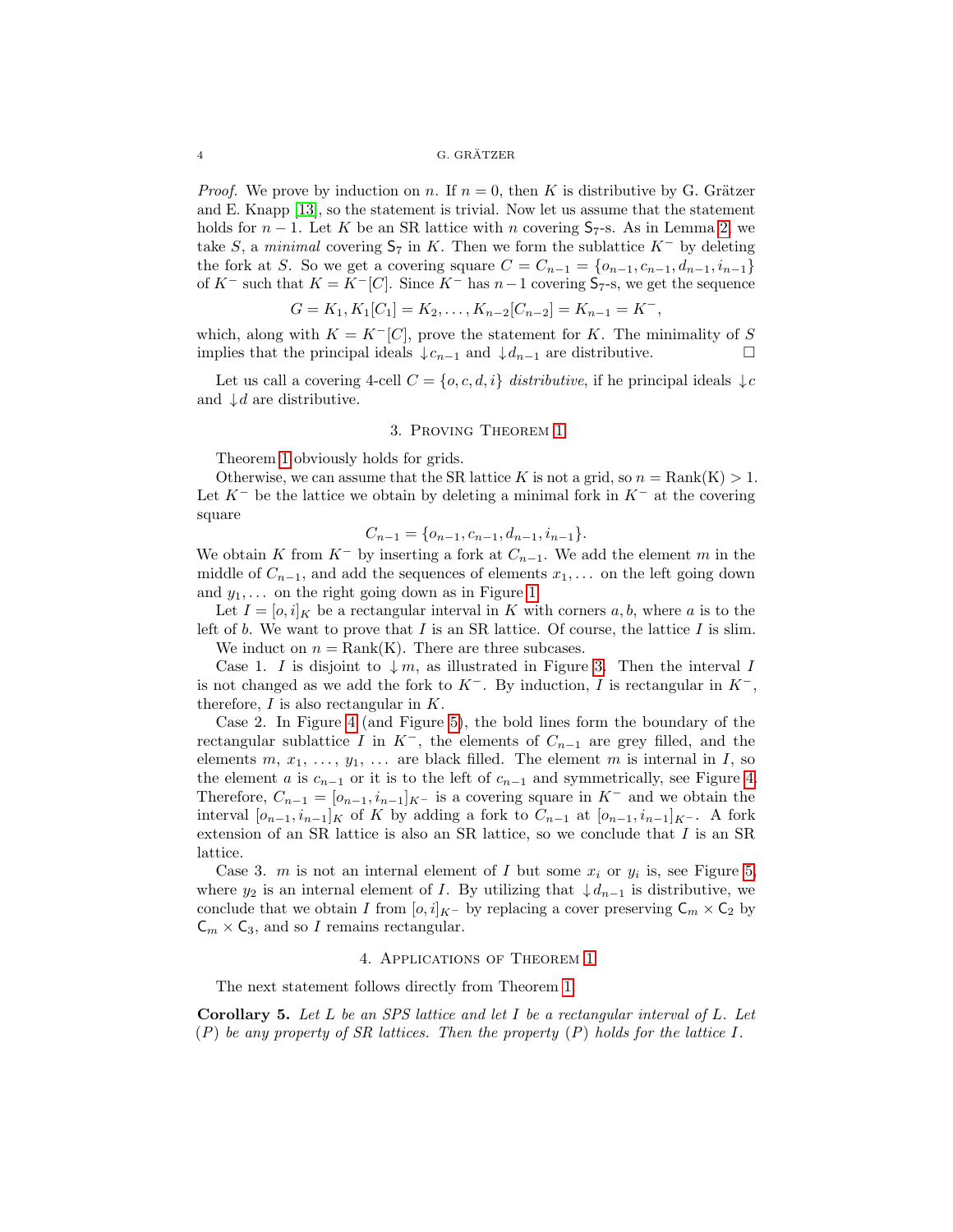

<span id="page-4-0"></span>Figure 3. Proving Theorem [1:](#page-0-0) Case 1



<span id="page-4-1"></span>Figure 4. Proving Theorem [1:](#page-0-0) Case 2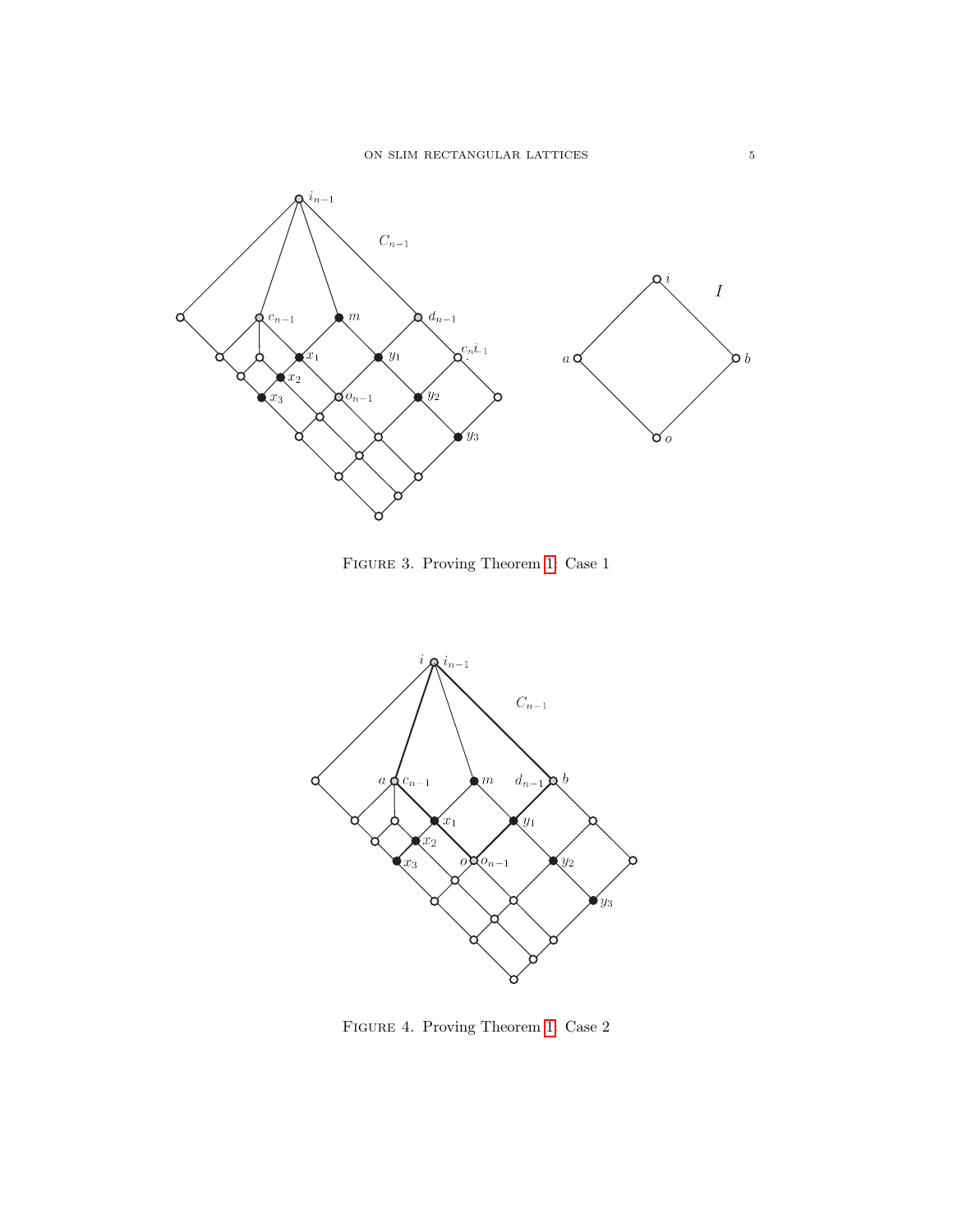

<span id="page-5-0"></span>Figure 5. Proving Theorem [1:](#page-0-0) Case 3



<span id="page-5-1"></span>FIGURE 6. The lattice  $S_7$ , two diagrams

For instance, let  $(P)$  be the property: the intervals  $[o, a]$  and  $[o, b]$  are chains and all elements of the lower boundary of  $I$  are meet-reducible, except for  $a, b$ . Then we get the main result of G. Czédli [\[4\]](#page-8-3).

**Corollary 6.** Let  $L$  be an SPS lattice and let  $I$  be a rectangular interval of  $L$ with corners  $a, b$ . Then  $[o, a]$  and  $[o, b]$  are chains and all the elements of the lower boundary of  $I$  except for  $a, b$  are meet-reducible.

Another nice application is the following.

**Corollary 7.** Let  $L$  be an SPS lattice and let  $I$  be a rectangular interval of  $L$  with corners a, b. Then for any  $x \in I$ , the following equation holds:

$$
x = (x \wedge a) \vee (x \wedge b).
$$

There is a more elegant way to formulate the last result.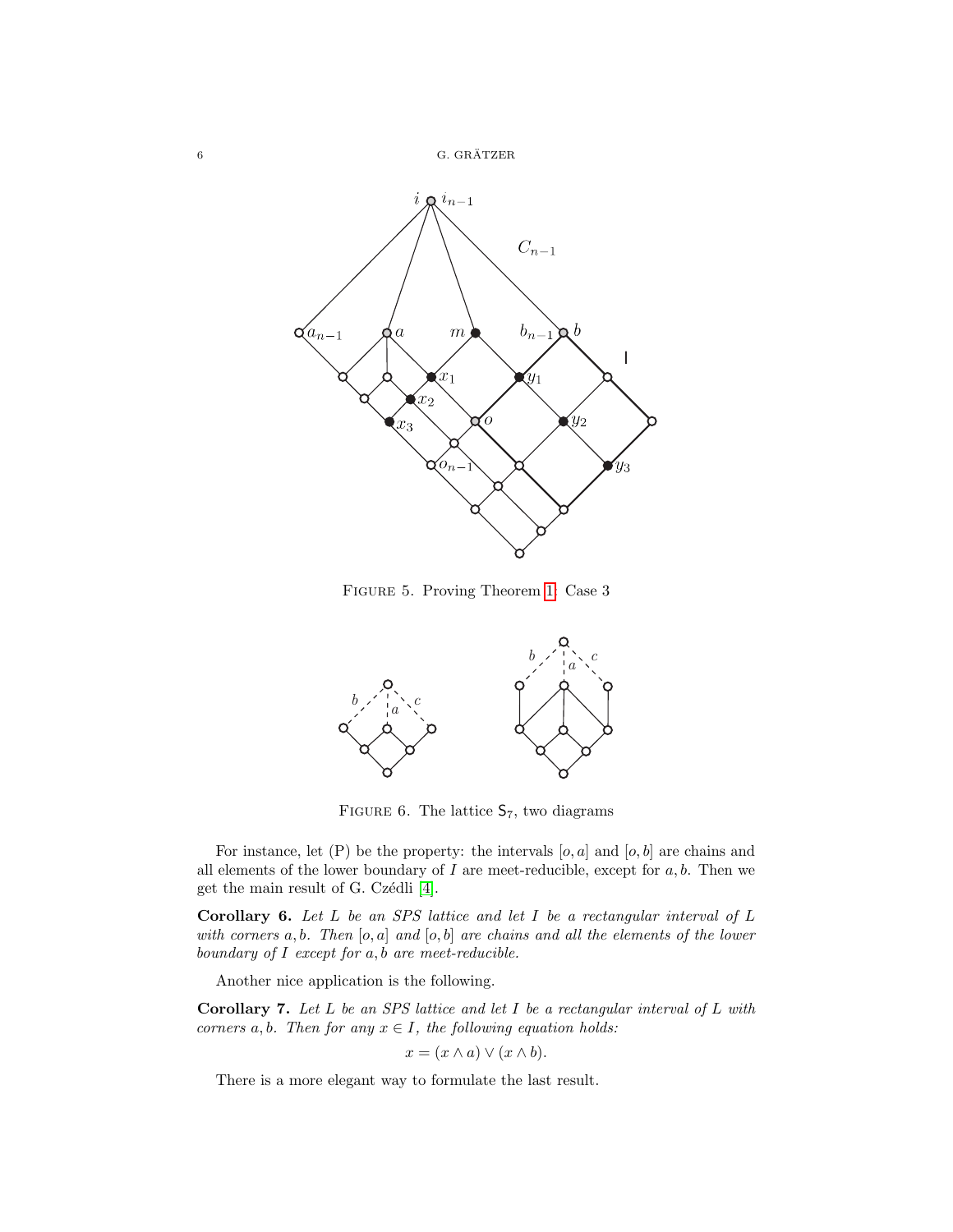<span id="page-6-1"></span>**Corollary 8.** Let  $L$  be an SPS lattice and let  $a, b, c$  be pairwise incomparable elements of  $L$ . If  $a$  is to the left of  $b$ , and  $b$  is to the left of  $c$ , then

$$
b = (b \wedge a) \vee (b \wedge c).
$$

See Figure [7.](#page-6-0)



Figure 7. Illustrating Corollary [8](#page-6-1)

#### <span id="page-6-2"></span><span id="page-6-0"></span>5. Special diagrams

5.1. Natural diagrams. SR lattices have some particularly nice diagrams such as the natural diagrams of my paper with E. Knapp [\[14\]](#page-8-1), discovered about a dozen years ago and forgotten.

For an SR lattice L, let  $C_l(L)$  be the lower left and  $C_r(L)$  the lower right boundary chain of L, respectively, and let  $lc(L)$  be the left and  $rc(L)$  the right corner of L, respectively.

We regard  $G = C_1(L) \times C_r(L)$  as a planar lattice, with  $C_1(L) = C_1(G)$  and  $C_r(L) = C_r(G)$ . Then the map

(4) 
$$
\psi: x \mapsto (x \wedge \mathrm{lc}(L), x \wedge \mathrm{rc}(L))
$$

is a meet-embedding of L into G; the map  $\psi$  also preserves the bounds. Therefore, the image of L under  $\psi$  in G is a diagram of L, we call it the natural diagram representing L. For instance, the second diagram of Figure [6](#page-5-1) shows the natural diagram representing  $S_7$ .

Let  $L$  be an SR lattice. By the Structure Theorem, Strong Version, we can represent L in the form  $L = K[C]$ , where K is an SR lattice and  $C = \{o, c, d, i\}$  is a distributive 4-cell of K. Let  $\mathcal D$  be a diagram of K. We form the diagram  $\mathcal D[C]$  by adding the elements  $m, x_1, \ldots$ , and  $m, y_1, \ldots$ , as in the last diagram of Figure [1,](#page-1-0) so that the lines spanned by the elements  $m, x_1, \ldots$  and  $m, y_1, \ldots$  are both normal.

**Lemma 9.** Let L, C, K, D, and  $\mathcal{D}[C]$  be as in the previous paragraph. Then  $\mathcal{D}[C]$ is a diagram of L.

*Proof.* This is obvious.  $\Box$ 

**Lemma 10.** Let us make the assumptions of Lemma [13.](#page-7-0) If  $D$  is a natural diagram of K, then  $\mathcal{D}[C]$  is a natural diagram of L.

*Proof.* So let D be a natural diagram of K. Let the line  $m, x_1, \ldots$  terminate with  $x_{k_l}$ and the line  $m, y_1, \ldots$  with  $y_{k_r}$ . We have to show that all the new elements in L can be represented as a join  $u_l \vee u_r$ , where  $u_l \in C_l(L)$  and  $u_r \in C_r(L)$ . Indeed,  $m = x_{k_l} \vee x_{k_r}$ . The others follow from the distributivity assumptions.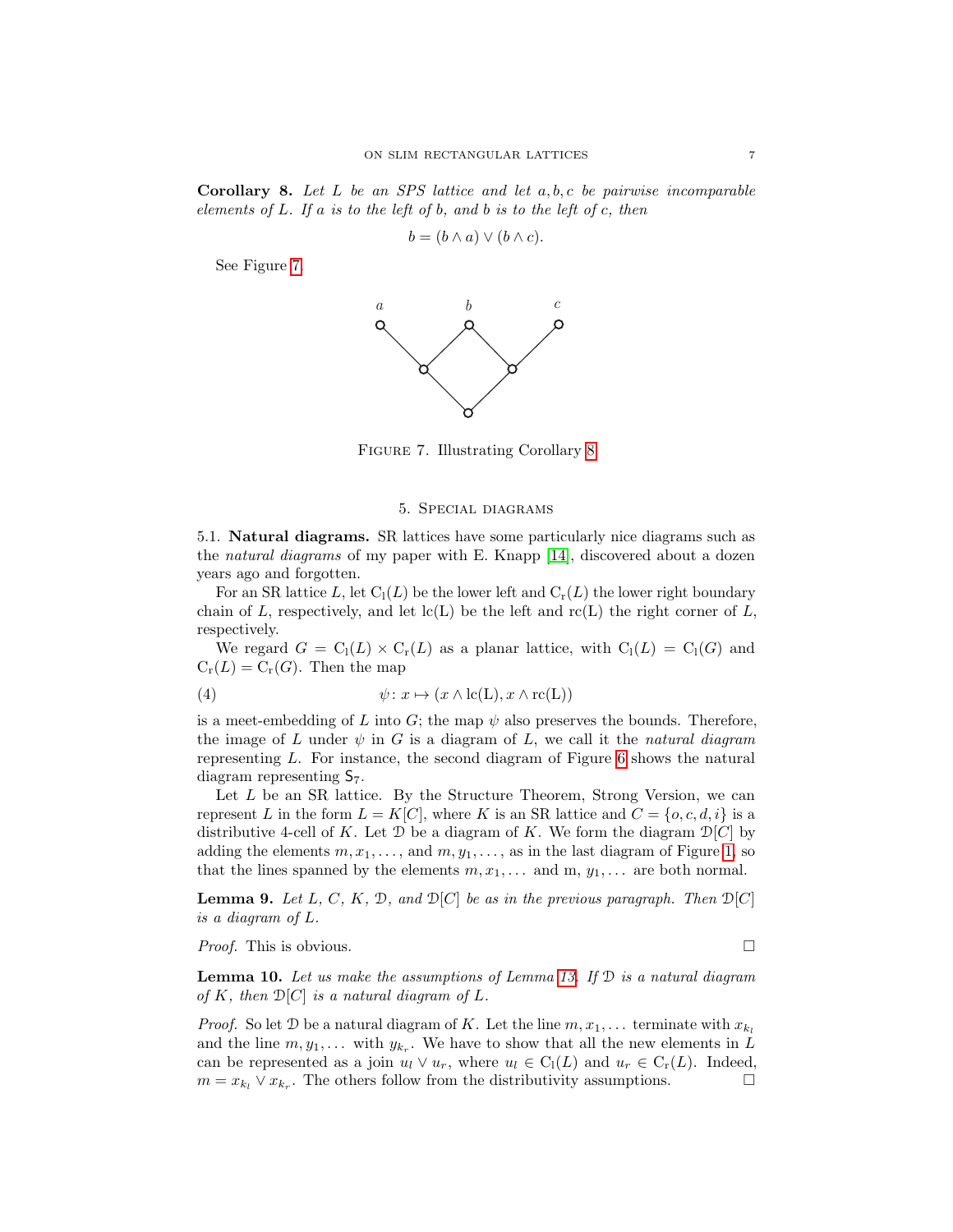$\mathcal{C}_1$ -diagrams. This research tool, introduced by G. Czédli, has been playing an important role in some recent papers, see G. Czédli  $[2]-[4]$  $[2]-[4]$  $[2]-[4]$ , G. Czédli and G. Grätzer [\[5\]](#page-8-4), and G. Grätzer  $[8]$ ; for the definition, see G. Czédli  $[2]$  and G. Grätzer  $[8]$ .

In the diagram of an SR lattice K, a normal edge (line) has a slope of  $45^{\circ}$  or  $135^{\circ}$ . Any edge (line) of slope strictly between  $45^{\circ}$  and  $135^{\circ}$  is steep.

Figure [6](#page-5-1) depicts the lattice  $S_7$ . A peak sublattice  $S_7$  (peak sublattice, for short) of a lattice L is a sublattice isomorphic to  $S_7$  such that the three edges at the top are covers in the lattice L.

**Definition 11.** A diagram of a slim rectangular L is a  $C_1$ -diagram, if the middle edge of a steep sublattice is steep and all other edges are normal.

**Theorem 12.** Every slim rectangular lattice L has a  $C_1$ -diagram.

This was proved in G. Czédli  $[2]$ . My note  $[9]$  presents a short and direct proof.

6. NATURAL DIAGRAMS AND  $C_1$ -DIAGRAMS ARE THE SAME

We start with a trivial statement.

<span id="page-7-0"></span>**Lemma [13.](#page-7-0)** Let us make the assumptions of Lemma 13. If  $\mathcal{D}$  is a  $\mathcal{C}_1$ -diagram of K, then  $\mathcal{D}[C]$  is a  $\mathcal{C}_1$ -diagram of L.

Now we state our second result on SR lattices.

<span id="page-7-1"></span>**Theorem 14.** Let L be a SR lattice. Then a natural diagram of L is a  $C_1$ -diagram. Conversely, every  $C_1$ -diagram is natural.

*Proof.* Let us assume that the SR lattice  $L$  can be obtained from a grid  $G$  by adding forks *n*-times, where  $n = \text{Rank}(L)$ . We induct on *n*. The case  $n = 0$  is trivial because then L is a grid. So let us assume that the theorem holds for  $n-1$ .

By the Structure Theorem, Strong Version, there is a SR lattice  $K$  and a distributive 4-cell  $C = \{o, a, b, i\}$  of K such that K can be obtained from the grid G by adding forks  $(n-1)$ -times and also  $L = K[C]$  holds.

Now form the natural diagram  $\mathcal D$  of K. By induction, it is a  $\mathcal C_1$ -diagram. By Lemma [13,](#page-7-0) the diagram  $\mathcal{D}[C]$  is both natural and  $\mathcal{C}_1$ .

We prove the converse the same way.  $\Box$ 

G. Czédli [\[2\]](#page-8-7) also defined  $C_2$ -diagrams. A  $C_1$ -diagram is  $C_2$ , if any two edges on the lower boundary are of the same length.

We use Theorem [14](#page-7-1) to prove two results of G. Czédli [\[2\]](#page-8-7).

**Theorem 15.** Let L be a SR lattice. Then L has a  $C_2$ -diagram.

*Proof.* Let  $C_l$  and  $C_r$  be chains of the same length as  $C_l(L)$  and  $C_r(L)$ , respectively. Then  $C_l(L) \times C_r(L)$  and  $C_l \times C_r$  are isomorphic, so we can regard the map  $\psi$ , see [\(4\)](#page-6-2), as a map from  $L$  into  $C_l \times C_r$ , a bounded and meet-preserving map. So the natural diagram it defines is the diagram of the lattice L.

If we choose  $C_l$  and  $C_r$  so that the edges are of the same size, we obtain a  $\mathcal{C}_2$ -diagram of the SR lattice L.

Natural diagrams have a left-right symmetry. The symmetric diagram is obtained with the map

(5) 
$$
\psi: x \mapsto (x \wedge \text{rc}(L), x \wedge \text{lc}(L))
$$

replacing [\(4\)](#page-6-2).